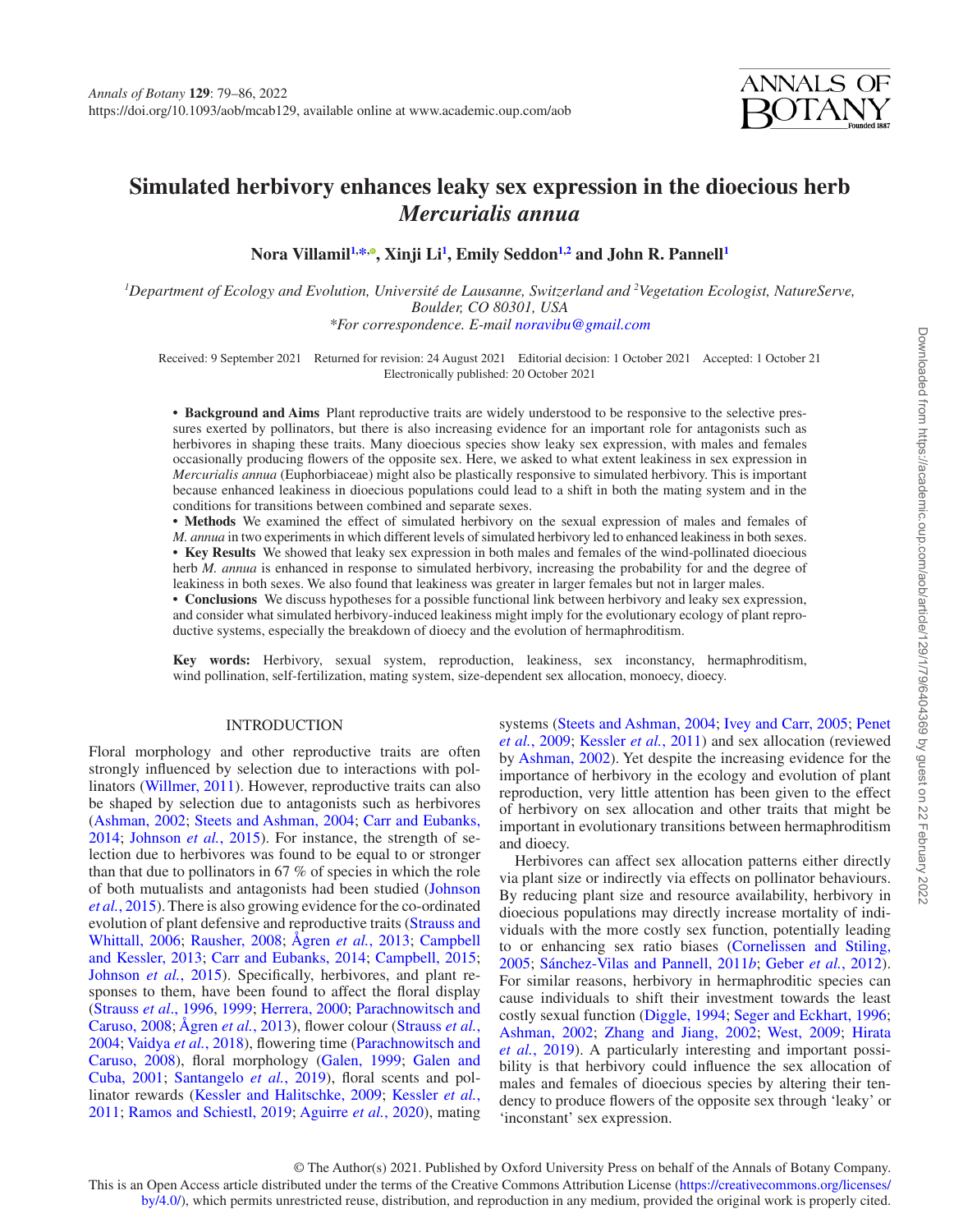Leaky sex expression has been described in at least 40 dioecious species, including gymnosperms and angiosperms [\(Ehlers and Bataillon, 2007](#page-6-16); [Cossard and Pannell, 2019](#page-6-17)), but it is probably more frequent. In some cases, it may simply reflect the rudimentary expression of hermaphroditism in species that have not completed the transition to fully separate sexes [\(Delph, 2003;](#page-6-18) [Delph and Wolf, 2005\)](#page-6-19). However, it may also be maintained by selection for reproductive assurance under conditions in which mating opportunities are limited ([Crossman](#page-6-20)  [and Charlesworth, 2014;](#page-6-20) [Cossard and Pannell, 2021](#page-6-21); [Cossard](#page-6-22)  *et al.*[, 2021\)](#page-6-22). Mate limitation could arise from colonizing new, mate-less environments [\(Baker, 1965](#page-6-23); [Pannell, 2015](#page-7-16)) or from pollinator limitation caused by biotic (e.g. herbivory) or abiotic factors (e.g. environmental heterogeneity, such as across altitudinal gradients) ([Kessler](#page-6-9) *et al.*, 2011; [Trøjelsgaard and Olesen,](#page-7-17)  [2013](#page-7-17)). Until recently, almost nothing was known about the developmental basis of leakiness, but several studies indicate that it may have a plastic component, with plants responding to biotic or abiotic factors ([Freeman](#page-6-24) *et al.*, 1980; [Bierzychudek](#page-6-25)  [and Eckhart, 1988;](#page-6-25) Sakai *et al.*[, 1995](#page-7-18)). For example, in some species, cool and humid conditions at high altitudes have been found to favour males and strict dioecy (unisexuality), whereas warmer, drier conditions at lower altitudes favour hermaphrodites and enhanced leakiness, showing a leakiness response to environmental cues [\(Delph, 1990](#page-6-26)*b*; [Sakai and Weller, 1991;](#page-7-19) [Humeau](#page-6-27) *et al.*, 1999; [Venkatasamy](#page-7-20) *et al.*, 2007). A recent study of leaky sex expression in the wind-pollinated dioecious plant *Mercurialis annua* found that leakiness can also respond plastically to plant–plant interactions and population sex ratios [\(Cossard and Pannell, 2021\)](#page-6-21), such that females deprived of pollen-producing mates are more likely to produce male flowers than comparable females receiving abundant pollen [\(Cossard](#page-6-21)  [and Pannell, 2021\)](#page-6-21).

Here, we asked to what extent leakiness in sex expression in *M. annua* might also be plastically responsive to wounding through simulated herbivory and associated tissue loss. This is important because enhanced leakiness in dioecious populations could lead to a shift in both the mating system and the conditions for transitions between combined and separate sexes. Our study also addresses a perceived gap in our understanding, identified by [Johnson](#page-6-2) *et al.* (2015), of how herbivore-induced changes in phenotype might alter a species' mating system. Most documented cases of the effect of herbivory on the mating system point to reduced selfing in hermaphrodite species (reviewed by [Johnson](#page-6-2) *et al.*, 2015), whereas enhanced leakiness in dioecious species would potentially allow selfing instead. Previously, [Yampolsky \(1930\)](#page-7-21) and [Kuhn \(1939\)](#page-6-28) found that pruning individuals of *M. annua* tended to enhance the production of flowers of the opposite sex, but neither study characterized this response in any detail.

Wounding and tissue loss due to herbivory might affect leakiness in sex expression for a number of reasons. First, a plant's response to herbivory might include altering its endogenous hormone balance ([Thaler](#page-7-22) *et al.*, 2001; [Ballaré, 2011;](#page-6-29) [Robert-Seilaniantz](#page-7-23) *et al.*, 2011; [Naseem](#page-7-24) *et al.*, 2015), with potential pleiotropic effects on its sex expression [\(Riemann](#page-7-25)  *et al.*[, 2003](#page-7-25); [Wasternack](#page-7-26) *et al.*, 2013; [Yuan and Zhang, 2015\)](#page-7-27). Second, wounding and tissue loss might affect a plant's sex expression via effects on plant size or resource status, as

predicted by theories of size- or resource-dependent sex allocation ([Ghiselin, 1969](#page-6-30); [Trivers and Willard, 1973;](#page-7-28) [Charnov,](#page-6-31) [1979,](#page-6-31) [1982](#page-6-32); [Freeman](#page-6-24) *et al.*, 1980; [Warner, 1988;](#page-7-29) [de Jong and](#page-6-33) [Klinkhamer, 1989;](#page-6-33) [Klinkhamer](#page-6-34) *et al.*, 1997; reviewed by [West,](#page-7-15) [2009\)](#page-7-15). For instance, if physical injuries reduce an individual's resource status, selection might favour a strategy that includes a shift in sex allocation towards the cheaper sex function. While studies of size- and/or resource-dependent sex allocation and gender [\(Lloyd, 1980](#page-7-30)) have tended to focus on hermaphrodites ([Freeman](#page-6-24) *et al.*, 1980; [Korpelainen, 1998;](#page-6-35) [Vega-Frutis](#page-7-31) *et al.*, [2014\)](#page-7-31), the same ideas might apply to sex inconstancy in dioecious species.

We examined the effect of simulated herbivory on the sexual expression of males and females of *M. annua* in two experiments in which different levels of simulated herbivory led to enhanced leakiness in both sexes. In females, we compared leakiness levels between control (undamaged) and damaged females. In males, we quantified leakiness of plants under a low and a high simulated herbivory treatment. We used the data from both experiments to address the following questions. (1) How does simulated herbivory affect the probability of leakiness in males and females of a dioecious species? (2) How does simulated herbivory affect the number of opposite sex reproductive structures produced by males and females of a dioecious species? (3) To what extent are the male and female changes in sex expression in response to simulated herbivory mediated by plant size?

In both of our experiments, our simulated herbivory treatments involved the removal of a given proportion of the primary shoot through cutting, i.e. it involved both wounding and associated tissue loss. This treatment differs from natural herbivory in several important respects. For instance, experimental cutting of the shoot is not associated with the potential chemical and/or microbial stimuli present in the herbivores' saliva or mouth, to which plants are known to have evolved specific defence responses. Damage inflicted by a simple quick cut also differs from the protracted accumulative damage inflicted by certain invertebrates that may spend long periods on a given plant. Nevertheless, to a certain extent, our cutting treatment resembles the herbivory suffered by *M. annua* plants under field conditions: they are often damaged by slugs that prune off a section of the main axis before consuming all or part of it (pers. obs.). Previous experiments with *M. annua* subjected males and females to herbivory by snails and revealed sexually dimorphic responses [\(Sánchez-Vilas and Pannell, 2011](#page-7-12)*b*). Such experiments are valuable, but natural herbivory treatments are also associated with potential effects of increased leaf temperature due to insect caging, and they also sacrifice the advantages of experimental control over the timing, intensity and uniformity of damage caused ([Hjältén, 2008\)](#page-6-36). Our experiment benefited from these elements of control, not least because they allowed a relatively uniform reduction of plant size and corresponding resource status. Nevertheless, it is important to recognize that our 'simulated herbivory' treatment is probably a poor imitation of natural herbivory, even though mechanical wounding and tissue removal have been validated as a suitable approach to study biotic interactions at small scales, such as the consequences of herbivores on plant growth, defence, physiology and resource allocation ([Hjältén, 2008](#page-6-36)).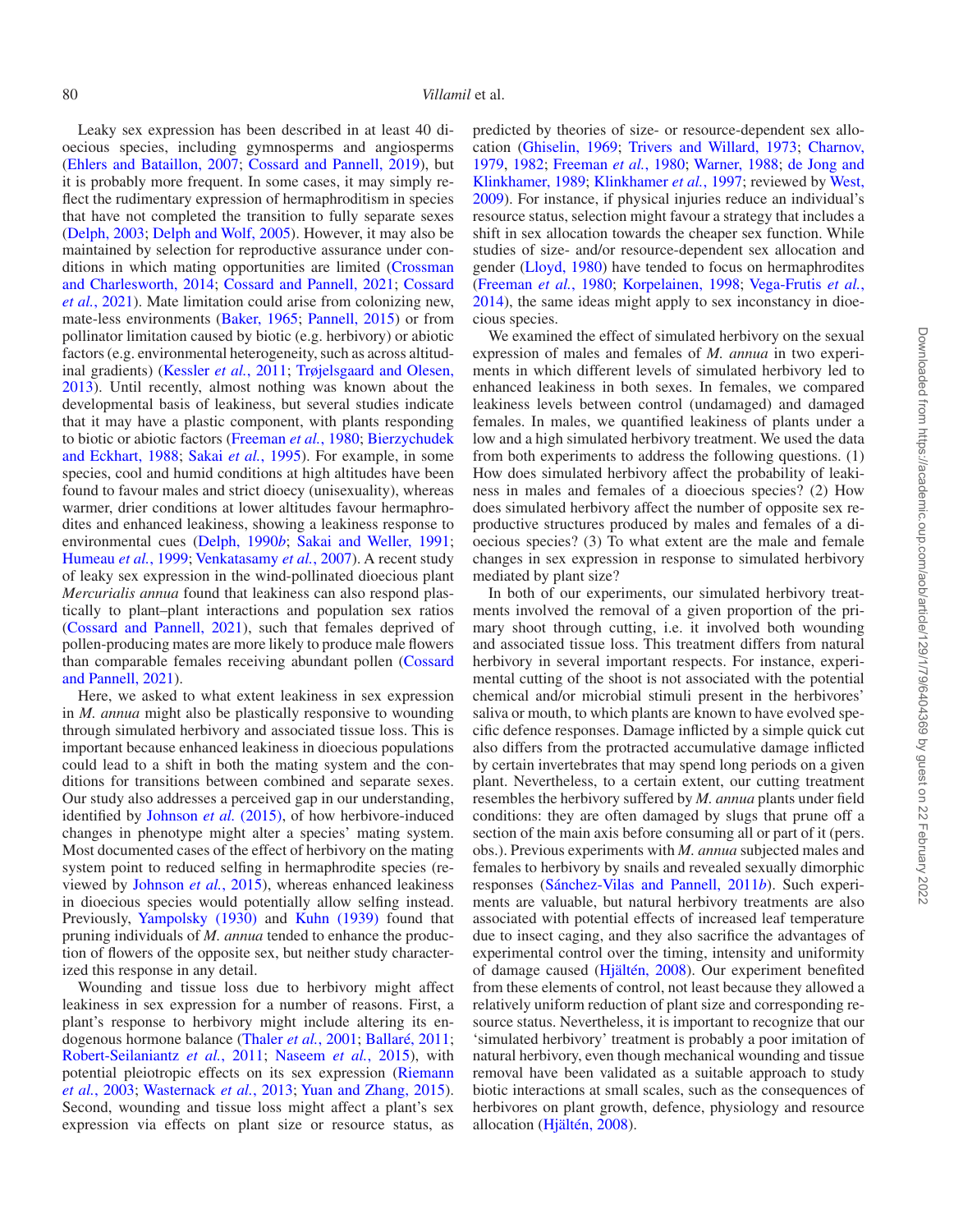## MATERIALS AND METHODS

#### *Study system*

*Mercurialis annua* is a polyploid complex of wind-pollinated ruderal herbs that occupy disturbed habitats across eastern, central and western Europe (Tutin *et al.*[, 1968;](#page-7-32) [Obbard](#page-7-33) *et al.*, [2006](#page-7-33)). Diploid populations are dioecious, with an XY chromo-somal system of sex determination ([Russell and Pannell, 2015;](#page-7-34) [Veltsos](#page-7-35) *et al*., 2018, [2019](#page-7-36); Li *et al.*[, 2019](#page-6-37)). Males produce staminate flowers on pedunculate inflorescences held above the plant. Females produce two- to three-ovulate flowers on subsessile pedicels in the leaf axils (Tutin *et al.*[, 1968\)](#page-7-32). In addition to these differences in the floral sex and inflorescence morphology between males and females, the sexes also differ in a number of vegetative characters, including plant and root biomass, patterns of resource allocation to growth and reproduction throughout their development and their competitive abilities [\(Sánchez Vilas and Pannell, 2011](#page-7-37)*a*; [Sánchez-Vilas](#page-7-38) *et al.*[, 2011](#page-7-38); [Tonnabel](#page-7-39) *et al.*, 2017). As in the case of many dioecious plants ([Ehlers and Bataillon, 2007](#page-6-16); [Cossard and Pannell,](#page-6-17) [2019](#page-6-17)), dioecious *M. annua* shows leakiness in sex expression, with both males and females occasionally producing fully functional flowers of the opposite sexual function [\(Pannell](#page-7-40) *et al.*, [2008](#page-7-40); [Cossard and Pannell, 2019,](#page-6-17) [2021\)](#page-6-21).

In the field, *M. annua* plants are attacked mainly by generalist herbivores. Within their native distribution range, between Morocco and the Iberian Peninsula, plants are subject to moderate levels of herbivory, mainly by snails of the genus *Cepaea*; outside their native range, herbivores also include *Helix aspersa* snails ([Sánchez-Vilas and Pannell, 2011](#page-7-12)*b*). As is common in species with separate sexes [\(Ågren](#page-5-1) *et al.*, 1999), *M. annua* shows male-biased herbivory, and plants display sexual dimorphism in response to wounding and tissue loss [\(Sánchez-Vilas and](#page-7-12) [Pannell, 2011](#page-7-12)*b*) and other stressors ([Sánchez Vilas and Pannell,](#page-7-37) [2011](#page-7-37)*a*; [Sánchez-Vilas](#page-7-38) *et al.*, 2011; [Orlofsky](#page-7-41) *et al.*, 2016).

### *Plant culture*

Plants of the diploid *M. annua* were sown and grown within a polytunnel under controlled conditions at the University of Lausanne, Switzerland. The experiment with female plants was established during March 2016, while the experiment with male plants was established in May of the same year. In both experiments, plants were sown and raised to maturity in seedling trays. When plants reached reproductive maturity, plants of the desired sex for the respective experiment were repotted in pots with soil (Ricoter substrate 140) and slow-release fertilizer (Hauert Tardit 6M pellets; 5 g fertilizer  $L^{-1}$  of soil). Plants were subjected to the simulated herbivory treatments and allowed to regrow for 10 weeks in the male experiment and for 8 weeks in the female experiment. After this period, plants were harvested, and the numbers of male and female flowers were recorded. Plants were then dried and weighed.

### *Simulated herbivory treatments*

For the male experiment, individuals were grown in pairs in pots to save space (with pot thus being the unit of replication;  $n = 828$  pots). Both individuals in a given pot were subjected to the same low or high herbivory treatment. Over a period of 10 weeks of growth, plants under the low-herbivory treatment were pruned once, removing all tissue above the first internode (3 cm above the soil surface), whereas plants under the high herbivory treatment were pruned twice within these 10 weeks, on both occasions by removing all tissue above the first internode. For the female experiment, individuals were transplanted into individual pots  $(n = 219 \text{ plants})$ . For plants under the herbivory treatment, the apical section (10 cm) of the main stem was pruned once, removing all plant tissue above the cut point; plants under the control treatment were left intact.

Our experiment on male plants involved a comparison between two treatments of simulated herbivory of contrasting intensity, but did not include undamaged plants. This is because it was initially part of a study that specifically aimed at generating males with leaky sex expression for the production of YY male plants (Li *et al.*[, 2019\)](#page-6-37). The absence of undamaged males means that our low vs. high herbivory comparison is a more conservative estimate of sensitivity to the intensity of herbivory, as confirmed by previously documented levels of leaky sex expression for undamaged males of the same population [\(Cossard and Pannell, 2019;](#page-6-17) see the Discussion for details). The male experiment thus specifically asks how sensitive plants are in their leakiness to the degree of simulated herbivory rather than to herbivory as a categorical variable.

# *Statistical analyses*

Statistical analyses were conducted in R version 3.6.1 [\(R](#page-7-42) [Core Team, 2016\)](#page-7-42). Models were fitted using 'lme4' R package (Bates *et al.*[, 2015\)](#page-6-38), unless otherwise stated, with residuals evaluated with the 'DHARMa' R package (Hartig and [Hartig,](#page-6-39) [2017](#page-6-39)).

To test whether the simulated herbivory treatment affected the probability of sex change in males and females, we fitted generalized linear binomial models. For males, the presence or absence of seeds was considered as the response variable, with the herbivory treatment and biomass fitted as predictors. For females, the presence or absence of male flowers was the response variable, and the predictors were the simulated herbivory treatment, plant biomass and plant population.

To test the effect of simulated herbivory on the number of reproductive structures of the opposite sex, we fitted two separate Poisson models. We tested and accounted for zero inflation in both models. Seed production in males was zero inflated and was consequently analysed with a Poisson zero-inflated mixed model using the 'glmmADMB' package [\(Skaug](#page-7-43) *et al.*, [2011](#page-7-43)). The number of seeds produced by males was fitted as the response variable, with the herbivory treatment and plant biomass fitted as fixed effects. To control for overdispersion, we also included an observation-level random effect (OLRE) ([Hinde, 1982;](#page-6-40) [Harrison, 2014](#page-6-41)). The model testing the effect of simulated herbivory on male flower production by females was not zero inflated. Here, we fitted the number of male flowers produced by females as the response variableand the herbivory treatment and plant biomass as fixed effects, and included an OLRE.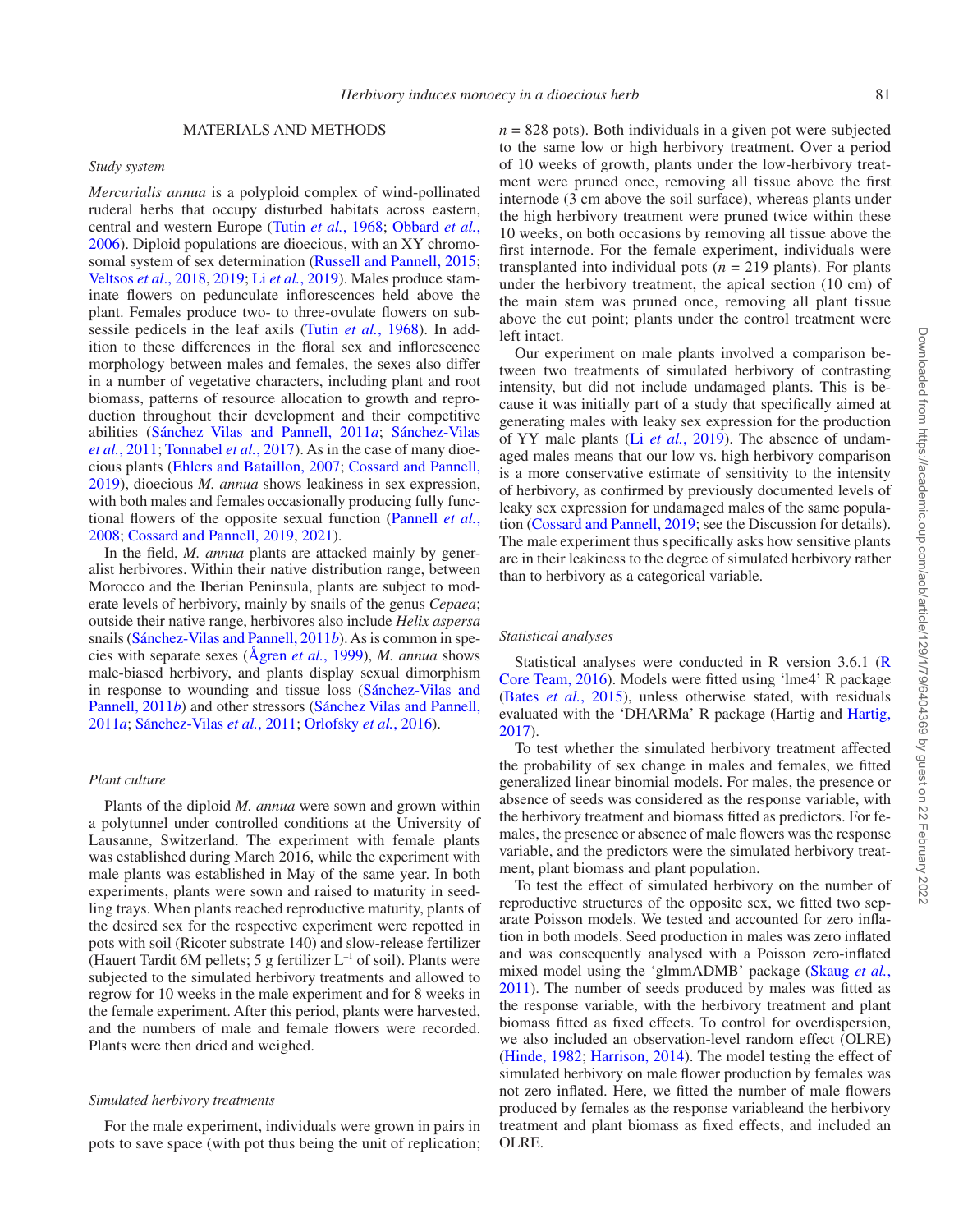## RESULTS AND DISCUSSION

## Patterns of leakiness in sex expression in *M. annua*

Simulated herbivory significantly increased the probability and the degree of leakiness in both males and females ([Table](#page-3-0)  [1](#page-3-0); [Fig. 1;](#page-4-0) [Supplementary data Table S1\)](http://academic.oup.com/aob/article-lookup/doi/10.1093/aob/mcab129#supplementary-data). Thus, males in pots under high herbivory were 15 % more likely to produce seeds than those under low herbivory [\(Fig. 1A](#page-4-0)) and they produced 13 times more seeds on average ([Fig. 1C;](#page-4-0) [Table 1](#page-3-0)). Similarly, females under simulated herbivory were 26 % more likely to produce male flowers than control females [\(Fig. 1B](#page-4-0)), and they produced five times more male flowers than control females [\(Fig. 1D;](#page-4-0) [Table 1](#page-3-0)). We also found that while females were 0.51 % more likely to produce male flowers and produced 1.06 more male flowers per gram of additional biomass, male leakiness did not depend on plant size [\(Table 1\)](#page-3-0).

While leakiness in sex expression can affect both sexes of dioecious species, generally males are more likely to be leaky than females, a pattern that may reflect incomplete transitions from hermaphroditism to dioecy via gynodioecy, with males retaining a residual female function ([Ehlers and Bataillon,](#page-6-16)  [2007](#page-6-16); [Cossard and Pannell, 2019](#page-6-17)). Against this background, the greater probability of leakiness in females of *M. annua* is unusual. Our results confirm greater leakiness in females than in males in *M. annua*, and they also indicate that under simulated herbivory this pattern of enhanced leakiness is maintained and even accentuated. Previous findings on the baseline percentage probability of sex inconstancy in undamaged *M. annua* males of the same source population were 3 % [\(Cossard and Pannell,](#page-6-17)  [2019](#page-6-17)), compared with 4.5 % in males under the low herbivory and 23.8 % under the high herbivory treatment.

Dioecy is ancestral and well established across the genus *Mercurialis*, and there is no indication that separate sexes evolved via gynodioecy (though they might have done so). Greater leakiness in females than males might reflect selection for reproductive assurance, which would favour the maintenance of leaky sex expression in females rather than males, because a small amount of pollen produced by females might suffice for the production of a large number of seeds, in contrast to the few seeds produced by males [\(Pannell and Barrett,](#page-7-44)  [2001](#page-7-44); [Cossard and Pannell, 2019\)](#page-6-17). This might also explain why we found that males, when leaky, tend to express a greater degree of leakiness than females, as found previously by [Cossard](#page-6-17)  [and Pannell \(2019\)](#page-6-17). These patterns of leakiness in *M. annua* are thus consistent both with the expectations of range expansion

or metapopulation models, in which new populations are frequently established by single individuals, and with the ruderal habit and metapopulation structure of *M. annua* across Europe ([Pannell and Barrett, 2001](#page-7-44); [Obbard](#page-7-33) *et al.*, 2006; [Eppley and](#page-6-42) [Pannell, 2007](#page-6-42)).

Our results shed further light on the expression of leakiness in sex expression in *M. annua*, to our knowledge the only plant to date whose leakiness has been investigated experimentally in quantitative terms, showing that antagonists can affect this reproductive trait. Leaky sex expression is common in dioecious species, but the basis of variation in leakiness among individuals has remained almost entirely obscure. Our current and previous studies of leaky sex expression in *M. annua* indicate that the phenomenon cannot be attributed only to developmental instability or poorly canalized separation of the sexes. Rather, leakiness is clearly a more complex trait, with components of variation attributable not only to genetic differences among individuals ([Cossard](#page-6-22) *et al.*, 2021) but also to phenotypic plasticity. Previous work found that females of *M. annua* were more likely to express a male function when growing under conditions of pollen (or mate) limitation ([Cossard and Pannell,](#page-6-21)  [2021\)](#page-6-21). By showing that leaky sex expression in *M. annua* also responds to simulated herbivory, our current study now adds further evidence for the contribution of phenotypic plasticity to phenotypic variation in sex expression and highlights the role that antagonists can have in shaping reproductive traits in angiosperms. Our findings also provide evidence reinforcing the idea of co-ordinated evolution between defensive and reproductive traits in angiosperms showing herbivory-induced leakiness in male and female plants.

Even though simulated herbivory or plant wounding differs from natural herbivory in several aspects, controlled, simulated herbivory has been a significant research tool to understand plant responses to damage, mainly by disentangling stimuli types and intensities [\(Hjältén, 2008;](#page-6-36) [Lehtilä and Boalt, 2008](#page-6-43); [Waterman](#page-7-45) *et al.*, 2019). A meta-analysis comparing the effects of natural and simulated herbivory on plant responses reported no significant difference in a considerable proportion of studies and statistical tests, leading the authors to endorse simulated herbivory as a valid methodological approach [\(Lehtilä and](#page-6-43)  [Boalt, 2008\)](#page-6-43). Yet they found that not all plant responses were equally sensitive to the type of herbivory. Phytochemicals and defensive compounds were the most sensitive responses to the type of herbivory treatment (85 % of studies showed significant differences), whilst plant growth and reproduction were among the least sensitive plant responses to natural and simulated

<span id="page-3-0"></span>Table 1. *Model output for the effects of simulated herbivory on leakiness in sex expression in males and females of* Mercurialis annua

| Response variable        | Sex     | Fixed effects  | $\mathbf n$ | LRT   | $P$ -value   |      | Random effects | Variance  | Error distribution |
|--------------------------|---------|----------------|-------------|-------|--------------|------|----------------|-----------|--------------------|
| Probability of leakiness | Males   | Herbivory      | 828         | 35.49 | $2.55^{-09}$ | ***  | <b>NA</b>      | <b>NA</b> | Binomial           |
|                          |         | <b>Biomass</b> |             | 0.002 | 0.96         | n.s. |                |           |                    |
| Probability of leakiness | Females | Herbivory      |             | 29.34 | $4.25^{-07}$ | ***  | <b>NA</b>      | NA        | Binomial           |
|                          |         | <b>Biomass</b> | 219         | 23.00 | $1.61^{-06}$ | ***  |                |           |                    |
|                          |         | Population     |             | 0.93  | 0.81         | n.s. |                |           |                    |
| Number of seeds          | Males   | Herbivory      | 828         | 43.06 | $5.29^{-11}$ | ***  | <b>OLRE</b>    | 0.64      | Poisson            |
|                          |         | <b>Biomass</b> |             | 0.94  | 0.32         | ns   |                |           | zero inflated      |
| Number of male flowers   | Females | Herbivory      | 219         | 19.01 | $1.29 - 05$  | ***  | <b>OLRE</b>    | 4.96      | Poisson            |
|                          |         | <b>Biomass</b> |             | 32.32 | $1.30^{-08}$ | ***  |                |           |                    |
|                          |         | Population     |             | 5.16  | 0.16         | n.s. |                |           |                    |

LRT, likelihood ratio test; OLRE, observation-level random effect, added to control for overdispersion in Poisson models. Text in bold indicates significant terms  $P < 0.05$ .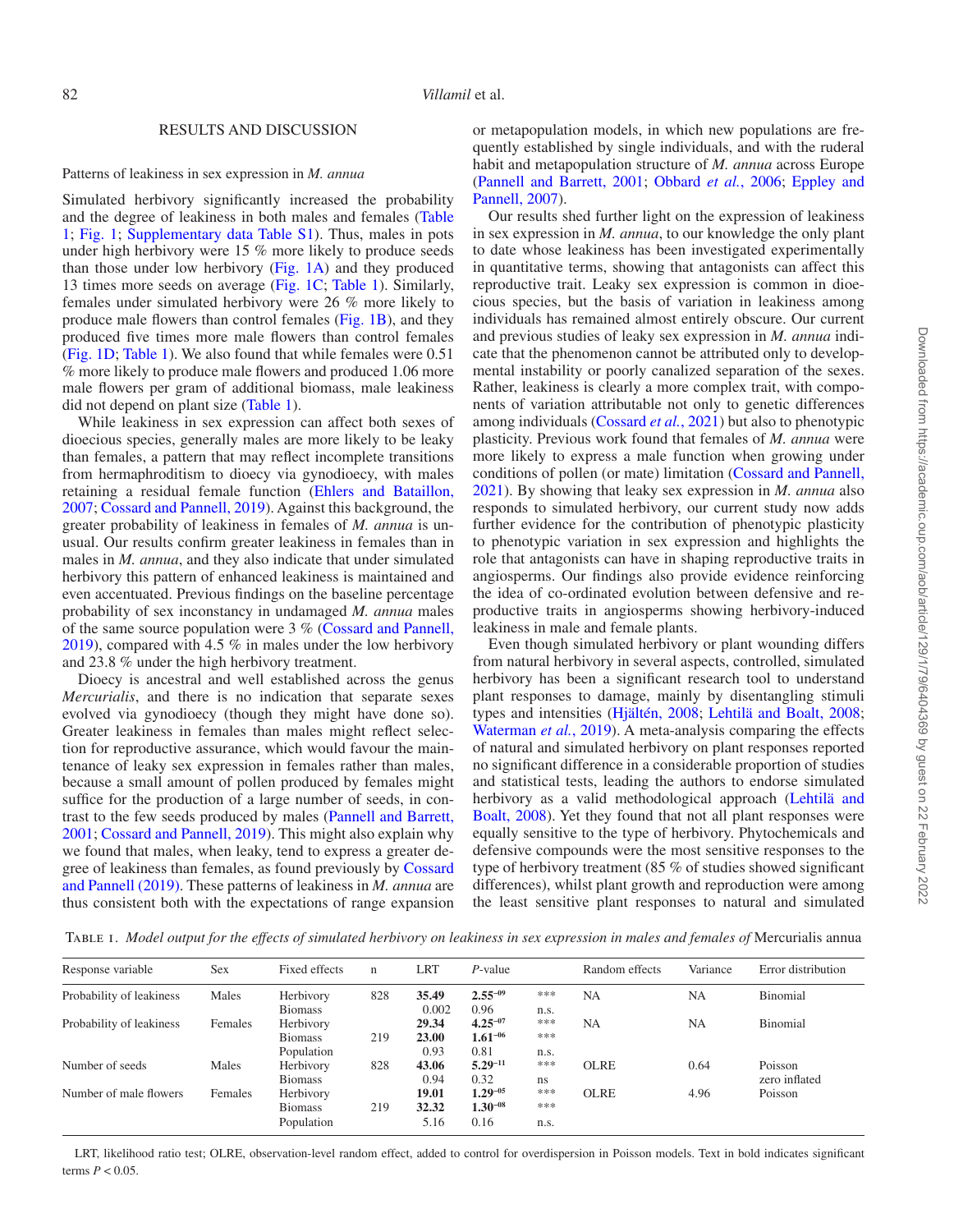

<span id="page-4-0"></span>FIG. 1. Leakiness in sex expression in response to simulated herbivory for males and females of *Mercurialis annua*, in terms of effects on the probability of leakiness (A and B), and in the number of reproductive structures of the opposite sex (C and D). Error bars represent 95 % confidence intervals, and asterisks indicate significant differences  $(P < 0.0001)$ .

herbivory (20–30 % of the studies/tests showed significant differences) [\(Lehtilä and Boalt, 2008](#page-6-43)). This meta-analysis also showed that, in most cases, natural herbivory has stronger effects than simulated herbivory, so that effects observed through simulated herbivory probably represent underestimates of what could be expected in the wild [\(Lehtilä and Boalt, 2008\)](#page-6-43). Our study evaluated the effects of simulated herbivory on plant sexual expression, a plant-level response linked to growth and reproduction. Although it would seem from the analysis of [Lehtilä and Boalt \(2008\)](#page-6-43) that our experimental approach was likely to be suitable to address our questions, we expect that natural herbivory would have elicited somewhat different (and perhaps larger) responses. Further research with more natural herbivory treatments would be worthwhile.

Why should leakiness in sex expression be sensitive to simulated herbivory?

While it seems plausible that the sensitivity of leaky sex expression of unisexual plants to mate limitation might have evolved in response to selection for reproductive assurance in *M. annua* [\(Cossard and Pannell, 2021](#page-6-21)), a functional explanation for the sensitivity of leakiness to simulated herbivory is less obvious. Could it be that simulated herbivory-enhanced leakiness functions as a reproductive assurance mechanism too, for

example if herbivory compromised mate availability? In most dioecious species, herbivory is male biased [\(Ågren](#page-5-1) *et al.*, 1999; [Cornelissen and Stiling, 2005;](#page-6-12) [Geber](#page-6-13) *et al.*, 2012), including in *M. annua* ([Sánchez-Vilas and Pannell, 2011](#page-7-12)*b*), so that at least females might gain from induced leakiness in heavily damaged populations. [Hesse and Pannell \(2011\)](#page-6-44) found that isolated females of *M. annua* were indeed pollen limited in the field, but we have no evidence that herbivory frequently brings about such isolation in *M. annua*, nor indeed how effectively the observed levels of leakiness in our experiment would actually restore seed production to pollen-limited females. Another possibility is that enhanced leakiness in response to simulated herbivory might be a collateral effect of hormonal changes resulting from the activation of plant defensive pathways. Plant hormones such as jasmonates are known to regulate both sex determination and defensive responses in a number of plants ([Robert-Seilaniantz](#page-7-23) *et al.*, 2011; [Yuan and Zhang, 2015](#page-7-27)), and it thus seems plausible that damage-induced hormonal changes might have altered the balance of sex-determining hormones in our experiment with *M. annua.* Although *M. annua* has chromosomal sex determination ([Russell and Pannell, 2015](#page-7-34); [Veltsos](#page-7-35) *et al.*, 2018), its sex expression appears to be mediated by the endogenous levels of cytokinin and auxin ([Hamdi](#page-6-45) *et al.*, [1987](#page-6-45); Louis *et al.*[, 1990;](#page-7-46) Durand and [Durand, 1991;](#page-6-46) Li *[et al.](#page-6-37)*, [2019](#page-6-37)) as well as by its exogenous application [\(Hamdi](#page-6-45) *et al.*, [1987](#page-6-45); Durand and [Durand, 1991](#page-6-46)).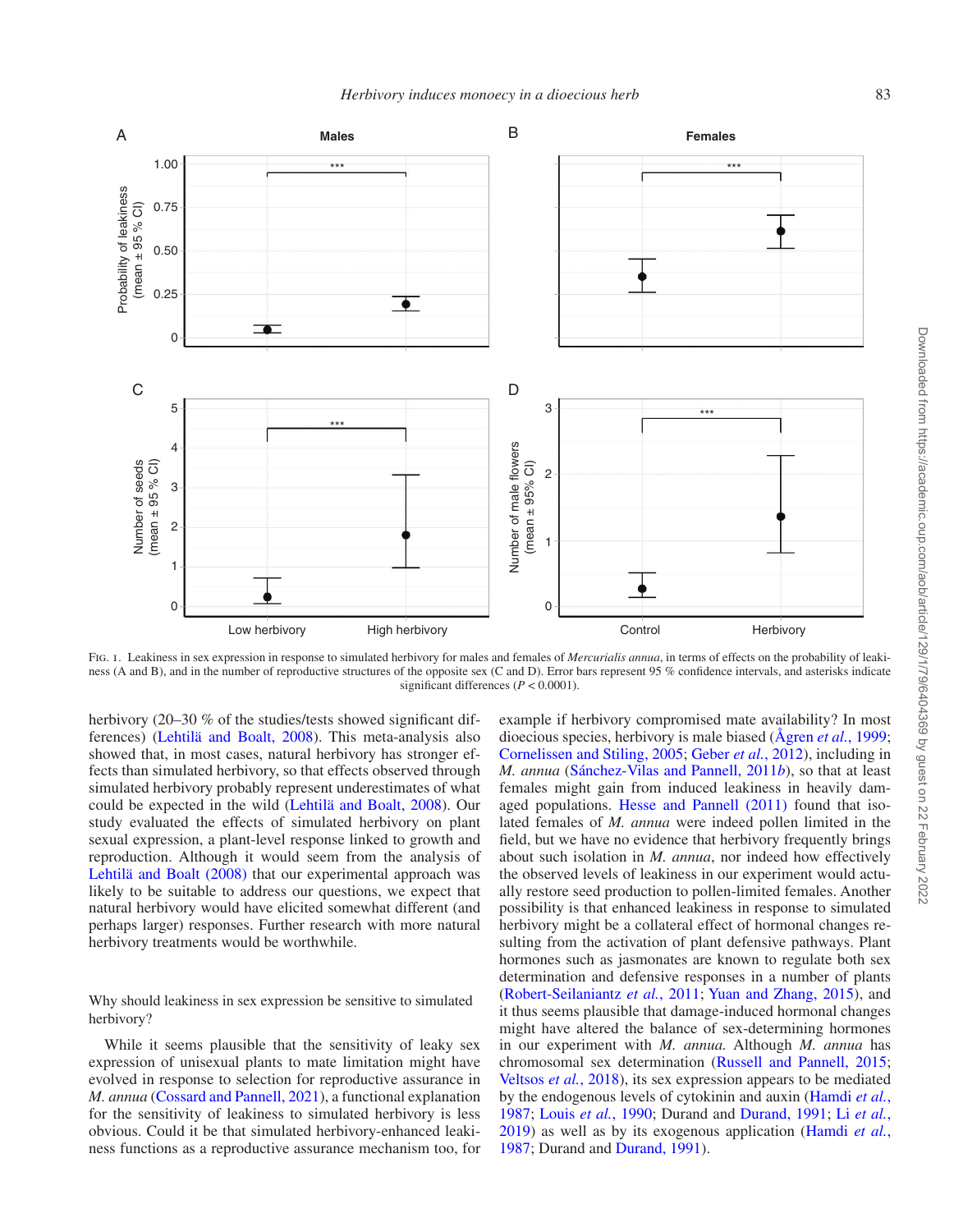Larger females, but not larger males, were more likely to produce flowers of the opposite sex, or to produce more of them [\(Table 1\)](#page-3-0). There would seem to be two potential implications for this differential relationship between plant biomass and leakiness in males and females. First, our result reinforces the idea that in *M. annua* male flower production is costlier than female flower and fruit production, possibly because of the high investment of nitrogen in pollen ([Harris and Pannell, 2008;](#page-6-47) [Van Drunen and Dorken, 2012;](#page-7-47) [Wright and Dorken, 2014](#page-7-48)). In this context, the fact that we found lower levels of leakiness in smaller individuals only for females is consistent with maleness being the costlier sex in *M. annua*, and with the expectation that larger individuals should allocate more towards the costlier sex because of their greater budget [\(Delph, 1990](#page-6-48)*a*; [Seger](#page-7-13)  [and Eckhart, 1996;](#page-7-13) [Klinkhamer](#page-6-34) *et al.*, 1997; [Zhang and Jiang,](#page-7-14)  [2002](#page-7-14); [West, 2009](#page-7-15)). Second, because larger plants haver higher siring success in *M. annua* ([Tonnabel](#page-7-49) *et al.*, 2019), females might benefit from investing in pollen production only when large. In wind-pollinated herbs more generally, large size (in terms of height, which is correlated with biomass) may also directly benefit male function more than female function by promoting the dispersal of pollen from above the plant canopy [\(Klinkhamer](#page-6-34) *et al.*, 1997; [Friedman and Barrett, 2009;](#page-6-49) [Harder](#page-6-50)  [and Prusinkiewicz, 2013](#page-6-50); [Tonnabel](#page-7-49) *et al.*, 2019).

# *Implications for plant mating and sexual system evolution*

Although we remain largely ignorant of how selection might have shaped the interaction between leakiness in sex expression in *M. annua* and its responses to simulated herbivory, there are nevertheless several implications of this interaction for the species' mating system and potential transitions between sexual systems, which have been frequent in annual lineages of the genus *Mercurialis* ([Pannell](#page-7-40) *et al.*, 2008; [Pannell, 2018\)](#page-7-50). Most immediately, the induction of higher levels of leakiness by simulated herbivory in our experiment suggests that plant damage in natural populations may allow some degree of selfing (and thus mixed mating) in a species that would otherwise be fully outcrossing, as dioecious species are.

Our results contribute to a growing picture of the co-ordinated or interacting nature of mating system and defence evolution in plants [\(Carr and Eubanks, 2014](#page-6-1); [Johnson](#page-6-2) *et al.*, 2015; [Lucas-](#page-7-51)[Barbosa, 2016\)](#page-7-51). For instance, [Johnson](#page-6-2) *et al.* (2015) suggested that herbivory could shape the evolution of selfing from outcrossing as a result of herbivore-mediated inbreeding depression, and by affecting pollinator visitation via changes to flowers, potentially leading to pollen limitation. Most previous work has focused on species with combined sexes, and we are unaware of studies on how herbivory might affect reproduction in dioecious species, beyond the observation of (typically) male-biased susceptibility to damage ([Ågren](#page-5-1) *et al.*, 1999; [Cornelissen and Stiling, 2005;](#page-6-12) [Geber](#page-6-13) *et al.*, 2012). If herbivory commonly induces leakiness and facultative selfing, as seems to be the case in *M. annua*, then the implications of herbivory for the mating system in dioecious species might differ from that in hermaphroditic species, in which herbivores have been found more typically to promote greater outcrossing [\(Johnson](#page-6-2) *et al.*, 2015).

Transitions from hermaphroditism to dioecy were long seen as evolutionary dead ends ([Heilbuth, 2000;](#page-6-51) [Heilbuth](#page-6-52) *et al.*, [2001](#page-6-52); Käfer *et al*[., 2014](#page-6-53), [2017](#page-6-54)), but a recent comparative

analysis suggests that reversions to hermaphroditism may have been common ([Muyle](#page-7-52) *et al.*, 2020). In *Mercurialis* in particular, monoecy in polyploid populations is derived from ancestral dioecy, and a study using experimental evolution has demonstrated the role that leakiness in sex expression has probably played in this transition [\(Cossard](#page-6-22) *et al.*, 2021). Clearly, hermaphroditism could only ever evolve from dioecy if males or females occasionally expressed both sex functions, either as a result of recombination between sterility loci on a young sex chromosome, thereby regenerating the ancestral hermaphrodite phenotype [\(Dorken and Barrett, 2004;](#page-6-55) [Spigler](#page-7-53) *et al.*, 2008; [Charlesworth, 2019;](#page-6-56) [Massonnet](#page-7-54) *et al.*, 2020), or through leaky sex expression. The expression of leakiness as a result of simulated herbivory would thus represent a potentially interesting case of genetic assimilation, whereby a phenotypically plastic response first exposes a potentially advantageous phenotype to selection [\(Waddington, 1953\)](#page-7-55). If the propensity to respond plastically varies genetically among individuals, as appears to be the case for leakiness in sex expression in *M. annua* ([Cossard](#page-6-17) [and Pannell, 2019\)](#page-6-17), leakiness induced by simulated herbivory (or mate limitation: [Cossard and Pannell, 2021](#page-6-21)) might then quickly become assimilated as established hermaphroditism in response to ongoing natural selection. Further work will be necessary to understand the details of this potential conversion from a plastic to an assimilated state.

# SUPPLEMENTARY DATA

Supplementary data are available online at [https://academic.](https://academic.oup.com/aob) [oup.com/aob](https://academic.oup.com/aob) and consist of [Table S1:](http://academic.oup.com/aob/article-lookup/doi/10.1093/aob/mcab129#supplementary-data) estimates based on model predictions.

### ACKNOWLEDGEMENTS

We thank Aline Revel for assistance with growing plants, and the comments from Mauricio Quesada and two anonymous reviewers which greatly improved this manuscript. X.L. and E.S. collected the data, N.V. conceived the paper and analysed the data, and N.V. and J.R.P. wrote the paper, with critical inputs from X.L and E.S.

# FUNDING

This research was funded by the Swiss National Science Foundation (grant 31003A\_163384) and the University of Lausanne.

#### CONFLICT OF INTEREST

The authors declare having no conflict of interest.

## LITERATURE CITED

- <span id="page-5-1"></span>**Ågren J, Danell K, Elmqvist T, Ericson L, Hjältén J. 1999.** Sexual dimorphism and biotic interactions. In: Geber MA, Dawson T, Delph LF, eds. *Gender and sexual dimorphism in flowering plants*. Berlin, Heidelberg: Springer, 217–246.
- <span id="page-5-0"></span>**Ågren J, Hellström F, Toräng P, Ehrlén J. 2013.** Mutualists and antagonists drive among-population variation in selection and evolution of floral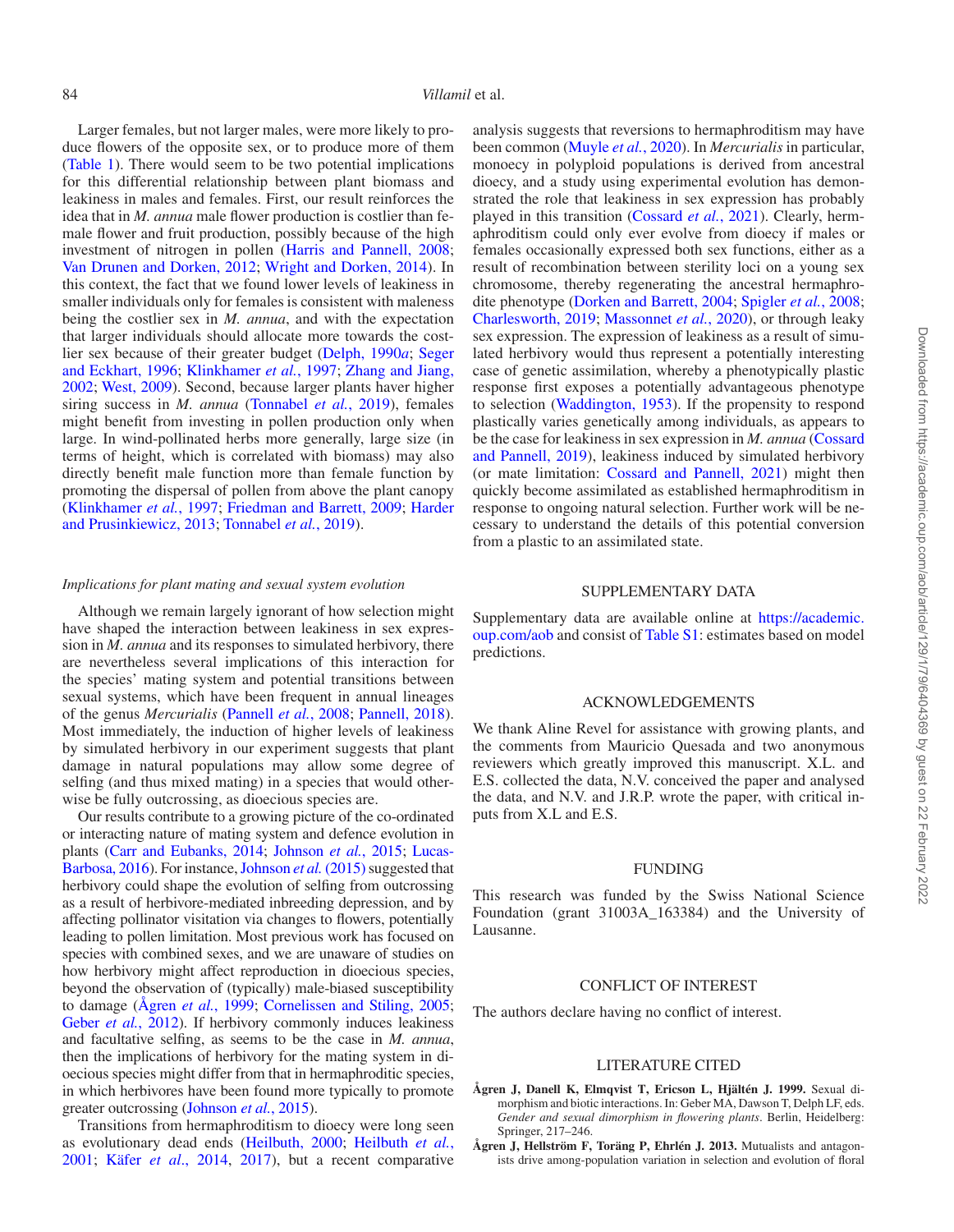display in a perennial herb. *Proceedings of the National Academy of Sciences, USA* **110**: 18202–18207.

- <span id="page-6-10"></span>**Aguirre LA, Davis JK, Stevenson PC, Adler LS. 2020.** Herbivory and time since flowering shape floral rewards and pollinator–pathogen interactions. *Journal of Chemical Ecology* **46**: 978–986.
- <span id="page-6-0"></span>**Ashman T-L. 2002.** The role of herbivores in the evolution of separate sexes from hermaphroditism. *Ecology* **83**: 1175–1184.
- <span id="page-6-23"></span>**Baker HG. 1965.** Characteristics and modes of origin of weeds. In: Baker HG, Stebbins GL, eds. *The genetics of colonizing species*. New York: Academic Press, 147–172.
- <span id="page-6-29"></span>**Ballaré CL. 2011.** Jasmonate-induced defenses: a tale of intelligence, collaborators and rascals. *Trends in Plant Science* **16**: 249–257.
- <span id="page-6-38"></span>**Bates D, Maechler M, Bolker B,** *et al.* **2015.** Fitting Linear Mixed-Effects Models Using *lme4*. Journal of Statistical Software **67**: 1–48. doi[:10.18637/jss.v067.i01](https://doi.org/10.18637/jss.v067.i01)
- <span id="page-6-25"></span>**Bierzychudek P, Eckhart V. 1988.** Spatial segregation of the sexes of dioecious plants. *The American Naturalist* **132**: 34–43.
- <span id="page-6-4"></span>**Campbell SA. 2015.** Ecological mechanisms for the coevolution of mating systems and defence. *New Phytologist* **205**: 1047–1053.
- <span id="page-6-3"></span>**Campbell SA, Kessler A. 2013.** Plant mating system transitions drive the macroevolution of defense strategies. *Proceedings of the National Academy of Sciences, USA* **110**: 3973–3978.
- <span id="page-6-1"></span>**Carr DE, Eubanks MD. 2014.** Interactions between insect herbivores and plant mating systems. *Annual Review of Entomology* **59**: 185–203.
- <span id="page-6-56"></span>**Charlesworth D. 2019.** Young sex chromosomes in plants and animals. *New Phytologist* **224**: 1095–1107.
- <span id="page-6-31"></span>**Charnov EL. 1979.** Natural selection and sex change in pandalid shrimp: test of a life-history theory. *The American Naturalist* **113**: 715–734.
- <span id="page-6-32"></span>**Charnov EL. 1982.** *The theory of sex allocation*. Princeton, NJ: Princeton University Press.
- <span id="page-6-12"></span>**Cornelissen T, Stiling P. 2005.** Sex-biased herbivory: a meta-analysis of the effects of gender on plant–herbivore interactions. *Oikos* **111**: 488–500.
- <span id="page-6-17"></span>**Cossard GG, Pannell JR. 2019.** A functional decomposition of sex inconstancy in the dioecious, colonizing plant *Mercurialis annua*. *American Journal of Botany* **106**: 722–732.
- <span id="page-6-21"></span>**Cossard GG, Pannell JR. 2021.** Enhanced leaky sex expression in response to pollen limitation in the dioecious plant *Mercurialis annua*. *Journal of Evolutionary Biology* **34**: 416–422.
- <span id="page-6-22"></span>**Cossard GG, Gerchen JF, Li X, Cuenot Y, Pannell JR. 2021.** The rapid dissolution of dioecy by experimental evolution. *Current Biology* **31**: 1277–1283.
- <span id="page-6-20"></span>**Crossman A, Charlesworth D. 2014.** Breakdown of dioecy: models where males acquire cosexual functions. *Evolution* **68**: 426–440.
- <span id="page-6-48"></span>**Delph LF. 1990***a***.** Sex-differential resource allocation patterns in the subdioecious shrub *Hebe subalpina*. *Ecology* **71**: 1342–1351.
- <span id="page-6-26"></span>**Delph LF. 1990***b***.** Sex-ratio variation in the gynodioecious shrub *Hebe strictissima* (Scrophulariaceae). *Evolution* **44**: 134–142.
- <span id="page-6-18"></span>**Delph LF. 2003.** Sexual dimorphism in gender plasticity and its consequences for breeding system evolution. *Evolution & Development* **5**: 34–39.
- <span id="page-6-19"></span>**Delph LF, Wolf DE. 2005.** Evolutionary consequences of gender plasticity in genetically dimorphic breeding systems. *New Phytologist* **166**: 119–128.
- <span id="page-6-14"></span>**Diggle PK. 1994.** The expression of andromonoecy in *Solanum hirtum* (Solanaceae): phenotypic plasticity and ontogenetic contingency. *American Journal of Botany* **81**: 1354–1365.
- <span id="page-6-55"></span>**Dorken ME, Barrett SC. 2004.** Sex determination and the evolution of dioecy from monoecy in *Sagittaria latifolia* (Alismataceae). *Proceedings of the Royal Society B: Biological Sciences* **271**: 213–219.
- <span id="page-6-46"></span>**Durand B, Durand R. 1991.** Sex determination and reproductive organ differentiation in *Mercurialis*. *Plant Science* **80**: 49–65.
- <span id="page-6-16"></span>**Ehlers BK, Bataillon T. 2007.** 'Inconstant males' and the maintenance of labile sex expression in subdioecious plants. *New Phytologist* **174**: 194–211.
- <span id="page-6-42"></span>**Eppley SM, Pannell JR. 2007.** Sexual systems and measures of occupancy and abundance in an annual plant: testing the metapopulation model. *The American Naturalist* **169**: 20–28.
- <span id="page-6-24"></span>**Freeman DC, Harper KT, Charnov EL. 1980.** Sex change in plants: old and new observations and new hypotheses. *Oecologia* **47**: 222–232.
- <span id="page-6-49"></span>**Friedman J, Barrett SC. 2009.** Wind of change: new insights on the ecology and evolution of pollination and mating in wind-pollinated plants. *Annals of Botany* **103**: 1515–1527.
- <span id="page-6-6"></span>**Galen C. 1999.** Flowers and enemies: predation by nectar-thieving ants in relation to variation in floral form of an alpine wildflower, *Polemonium viscosum*. *Oikos* **85**: 426–434.
- <span id="page-6-7"></span>**Galen C, Cuba J. 2001.** Down the tube: pollinators, predators, and the evolution of flower shape in the alpine skypilot, *Polemonium viscosum*. *Evolution* **55**: 1963–1971.

<span id="page-6-13"></span>**Geber MA, Dawson TE, Delph LF. 2012.** *Gender and sexual dimorphism in flowering plants*. Berlin Heidelberg: Springer Science & Business Media.

- <span id="page-6-30"></span>**Ghiselin MT. 1969.** The evolution of hermaphroditism among animals. *Quarterly Review of Biology* **44**: 189–208.
- <span id="page-6-45"></span>**Hamdi S, Teller G, Louis JP. 1987.** Master regulatory genes, auxin levels, and sexual organogeneses in the dioecious plant *Mercurialis annua*. *Plant Physiology* **85**: 393–399.
- <span id="page-6-50"></span>**Harder LD, Prusinkiewicz P. 2013.** The interplay between inflorescence development and function as the crucible of architectural diversity. *Annals of Botany* **112**: 1477–1493.
- <span id="page-6-47"></span>**Harris MS, Pannell JR. 2008.** Roots, shoots and reproduction: sexual dimorphism in size and costs of reproductive allocation in an annual herb. *Proceedings of the Royal Society B: Biological Sciences* **275**: 2595–2602.
- <span id="page-6-41"></span>**Harrison XA. 2014.** Using observation-level random effects to model overdispersion in count data in ecology and evolution. *Peerj* **2**: e616.
- <span id="page-6-39"></span>**Hartig F, Hartig MF. 2017.** 'DHARMa': residual diagnostics for hierarchical (multi-level/mixed) regression models. [https://cran.r-project.org/web/](https://cran.r-project.org/web/packages/DHARMa/vignettes/DHARMa.html) [packages/DHARMa/vignettes/DHARMa.html](https://cran.r-project.org/web/packages/DHARMa/vignettes/DHARMa.html)
- <span id="page-6-51"></span>**Heilbuth JC. 2000.** Lower species richness in dioecious clades. *The American Naturalist* **156**: 221–241.
- <span id="page-6-52"></span>**Heilbuth JC, Ilves KL, Otto SP. 2001.** The consequences of dioecy for seed dispersal: modeling the seed-shadow handicap. *Evolution* **55**: 880–888.
- <span id="page-6-5"></span>**Herrera C. 2000.** Measuring the effects of pollinators and herbivores: evidence for non-additivity in a perennial herb. *Ecology* **81**: 2170–2176.
- <span id="page-6-44"></span>**Hesse E, Pannell JR. 2011.** Sexual dimorphism in a dioecious population of the wind-pollinated herb *Mercurialis annua*: the interactive effects of resource availability and competition. *Annals of Botany* **107**: 1039–1045.
- <span id="page-6-40"></span>**Hinde J. 1982.** Compound Poisson regression models. In: Gilchrist R, ed. *GLIM 82: Proceedings of the International Conference on Generalised Linear Models. Lecture Notes in Statistics, vol 14*. New York: Springer, 109–121.
- <span id="page-6-15"></span>**Hirata R, Wasaka N, Fujii A, Kato T, Sato H. 2019.** Differences in flowering phenology, architecture, sexual expression and resource allocation between a heavily haired and a lightly haired nettle population: relationships with sika deer. *Plant Ecology* **220**: 255–266.
- <span id="page-6-36"></span>**Hjältén J. 2008.** Simulating herbivory: problems and possibilities. In: Weisser WW, Siemann E, eds. *Insects and ecosystem function*. Berlin, Heidelberg: Springer Berlin Heidelberg, 243–255.
- <span id="page-6-27"></span>**Humeau L, Pailler T, Thompson JD. 1999.** Cryptic dioecy and leaky dioecy in endemic species of *Dombeya* (Sterculiaceae) on La Reunion. *American Journal of Botany* **86**: 1437–1447.
- <span id="page-6-11"></span>**Ivey CT, Carr DE. 2005.** Effects of herbivory and inbreeding on the pollinators and mating system of *Mimulus guttatus* (Phrymaceae). *American Journal of Botany* **92**: 1641–1649.
- <span id="page-6-2"></span>**Johnson MT, Campbell SA, Barrett SC. 2015.** Evolutionary interactions between plant reproduction and defense against herbivores. *Annual Review of Ecology, Evolution, and Systematics* **46**: 191–213.
- <span id="page-6-33"></span>**de Jong T, Klinkhamer P. 1989.** Size-dependency of sex-allocation in hermaphroditic, monocarpic plants. *Functional Ecology* **3**: 201–206.
- <span id="page-6-53"></span>**Käfer J, de Boer HJ, Mousset S, Kool A, Dufay M, Marais GA. 2014.**  Dioecy is associated with higher diversification rates in flowering plants. *Journal of Evolutionary Biology* **27**: 1478–1490.
- <span id="page-6-54"></span>**Käfer J, Marais GA, Pannell JR. 2017.** On the rarity of dioecy in flowering plants. *Molecular Ecology* **26**: 1225–1241.
- <span id="page-6-8"></span>**Kessler A, Halitschke R. 2009.** Testing the potential for conflicting selection on floral chemical traits by pollinators and herbivores: predictions and case study. *Functional Ecology* **23**: 901–912.
- <span id="page-6-9"></span>**Kessler A, Halitschke R, Poveda K. 2011.** Herbivory-mediated pollinator limitation: negative impacts of induced volatiles on plant–pollinator interactions. *Ecology* **92**: 1769–1780.
- <span id="page-6-34"></span>**Klinkhamer PG, de Jong TJ, Metz H. 1997.** Sex and size in cosexual plants. *Trends in Ecology & Evolution* **12**: 260–265.
- <span id="page-6-35"></span>**Korpelainen H. 1998.** Labile sex expression in plants. *Biological Reviews* **73**: 157–180.
- <span id="page-6-28"></span>**Kuhn E. 1939.** Selbstbestäubungen subdiöcischer Blütenpflanzen, ein neuer Beweis für die genetische Theorie der Geschlechtsbestimmung. *Planta* 457–470.
- <span id="page-6-43"></span>Lehtilä K, Boalt E. 2008. The use and usefulness of artificial herbivory in plant–herbivore studies. In: Weisser WW, Siemann E, eds. *Insects and ecosystem function*. Berlin, Heidelberg: Springer Berlin Heidelberg, 257–275.
- <span id="page-6-37"></span>**Li X, Veltsos P, Cossard GG, Gerchen J, Pannell JR. 2019.** YY males of the dioecious plant *Mercurialis annua* are fully viable but produce largely infertile pollen. *New Phytologist* **224**: 1394–1404.